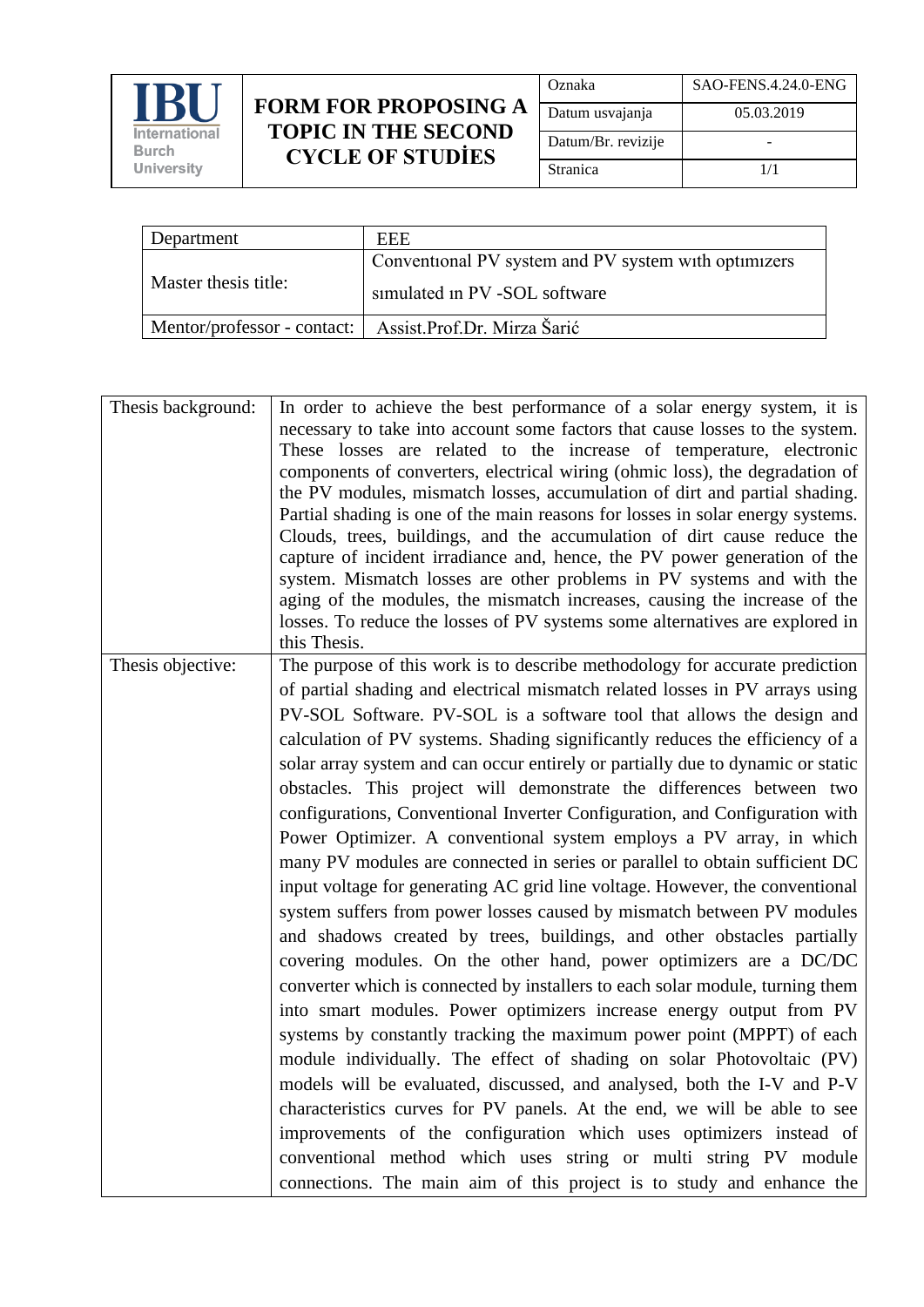

## **FORM FOR PROPOSING A TOPIC IN THE SECOND CYCLE OF STUDİES**

| Oznaka             | SAO-FENS.4.24.0-ENG |
|--------------------|---------------------|
| Datum usvajanja    | 05.03.2019          |
| Datum/Br. revizije |                     |
| Stranica           | 1/1                 |

|             | performance of a PV system under different configurations and reach to the<br>most convenient topology.                                                                                                                                                                                                                                                                                                                                                                                                                                                                        |
|-------------|--------------------------------------------------------------------------------------------------------------------------------------------------------------------------------------------------------------------------------------------------------------------------------------------------------------------------------------------------------------------------------------------------------------------------------------------------------------------------------------------------------------------------------------------------------------------------------|
| Literature: | (1) M. M. Fouad, L. A. Shihata, and E. S. I. Morgan, "An integrated<br>review of factors influencing the performance of photovoltaic<br>panels," Renew. Sustain. Energy Rev., vol. 80, no. July 2016, pp.<br>1499-1511, 2017.<br>(2) H. S. Moreira, T. P. E. Oliveira, M. V. G. Dos Reis, J. F. Guerreiro,<br>M. G. Villalva, and T. G. De Siqueira, "Modeling and simulation of<br>photovoltaic systems under non-uniform conditions," 2017 IEEE 8th                                                                                                                          |
|             | Int. Symp. Power Electron. Distrib. Gener. Syst. PEDG 2017, 2017.<br>(3) S. Shirzadi, H. Hizam, and N. I. A. Wahab, "Mismatch losses<br>minimization in photovoltaic arrays by arranging modules applying a<br>genetic algorithm," Sol. Energy, vol. 108, pp. 467–478, 2014.<br>(4) Huan-Liang, T., Ci-Siang, T., YiJie, S., Development of Generalized<br>Photovoltaic Model using MATLAB/SIMULINK, Proceedings<br>WCECS 2008, San Francisco, Call., USA<br>(5) R. Teodorescu, M. Liserre, P. Rodriguez, and F. Blaabjerg, Grid                                               |
|             | Converters for Photovoltaic and Wind Power Systems. John Wiley<br>and Sons Inc, 2011.<br>(6) A. Bellini, S. Bifaretti, and V. Iacovone, "MPPT algorithm for<br>current balancing of partially shaded Photovoltaic modules", 2010<br>IEEE International Symposium on Industrial Electronics (ISIE), pp.<br>933-938, 2010.<br>(7) Rae-Young Kim, and Jun-Ho Kim, "An improved global maximum                                                                                                                                                                                     |
|             | power point tracking scheme under partial shading conditions",<br>Journal of International Conference on Electrical Machines and<br>Systems, vol. 2, no.1, pp. 65-68, 2013.<br>(8) Rezka, H.; Fathy, A.; Abdelaziz, A.Y. 'A comparison of different<br>global MPPT techniques based on meta-heuristic algorithms for<br>photovoltaic system subjected to partial shading conditions', Renew.<br>Sustain. Energy Rev. 2017, 74, 377-386.<br>(9) Mohapatra, A.; Nayak, B.; Das, P.; Mohanty, K.B. 'A review on<br>MPPT techniques of PV system under partial shading condition'. |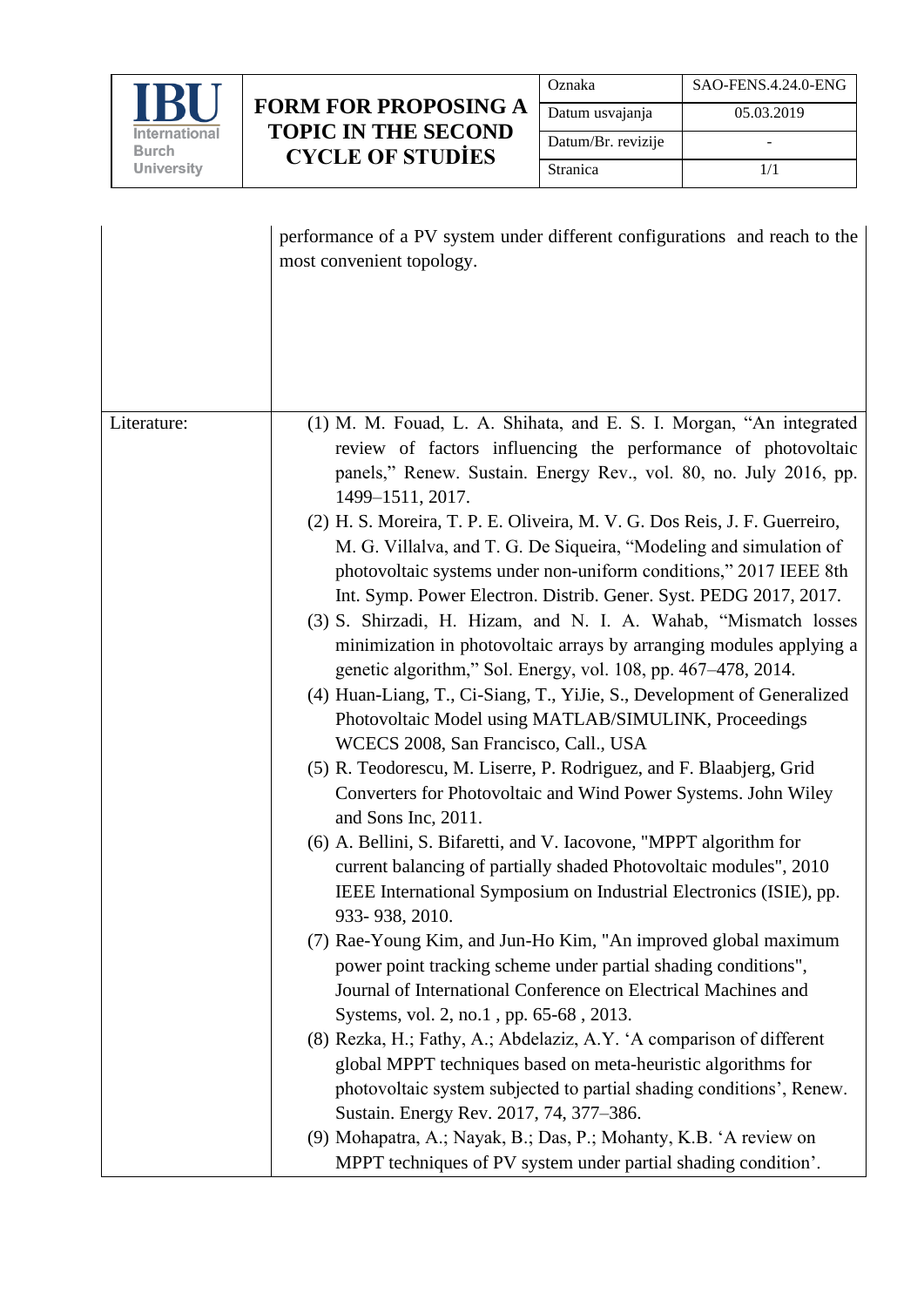

| Oznaka             | SAO-FENS.4.24.0-ENG |
|--------------------|---------------------|
| Datum usvajanja    | 05.03.2019          |
| Datum/Br. revizije |                     |
| Stranica           | 1/1                 |

Renew. Sustain. Energy Rev. 2017, 80, 854–867.

- (10) M. Patel, "Wind and Solar Power Systems," Taylor & Francis Group, 2006.
- (11) Chaudhary, S. Gupta, D. Pande, F. Mahfooz, G. Varshney, "Effect of Partial Shading on characteristics of PV panel using Simscape," ISSN: 2248-9622, Vol. 5, Issue 10, (Part – 2), pp.85-89, October 2015.
- (12) Solametric Application Note PVA-600-1, 2011, Guide to Interpreting I-V Curve Measurements of PV arrays.
- (13) Sathyanarayana P., Rajkiran Ballal I., Girish Kumar, Laksmisagar P.S., 2014, Effect of light concentration by flat mirror reflectors on the electrical power output of the photovoltaic panel Carbon – Sci. Tech.  $6(1)$ ,  $342 - 348$ .
- (14) G. Shobana, P. Sornadeepika, Dr. R. Ramaprabha, 2013, Global Maximum Power Point Tracking of Photovoltaic Array under Partial Shaded Conditions International Journal of Engineering, 2(3), 219-223.
- (15) Bastidas, J.D.; Ramos-Paja, C.A.; Franco, E.; Spagnuolo, G.; Petrone, G. Modeling of photovoltaic fields in mismatching conditions by means of inflection voltages. In Proceedings of Engineering Applications (WEA) 2012 Workshop, Bogota, Colombia, 2–4 May 2012; pp. 1–6.
- (16) S. R. Chowdhury and H. Saha, "Maximum power point tracking of partially shaded solar photovoltaic arrays," Solar energy materials and solar cells, vol. 94, pp. 1441-1447, 2010.
- (17) Sathyanarayana P., Rajkiran Ballal, Lakshmi Sagar P. S., Girish Kumar (2015)., 'Effect of Shading on the Performance of Solar PV Panel', SDM Institute of Technology, Ujire (India), Mangalore Marine College and Technology, Kuppepadavu (India), https://www.academia.edu/35504307/Effect of Shading on the Per formance\_of\_Solar\_PV\_Panel
- (18) E. Kandemir, N. S. Cetin, and S. Borekci, 'A comprehensive overview of maximum power extraction methods for PV systems', Renew. Sustain. Energy Rev., vol. 78, no. April, pp. 93–112, 2017, DOI: 10.1016/j.rser.2017.04.090.
- (19) M. Uno and A. Kukita, 'Single-Switch Voltage Equalizer Using Multistacked Buck-Boost Converters for Partially Shaded Photovoltaic Modules', IEEE Trans. Power Electron., vol. 30, no. 6, pp. 3091–3105, 2015, DOI: 10.1109/TPEL.2014.2331456.